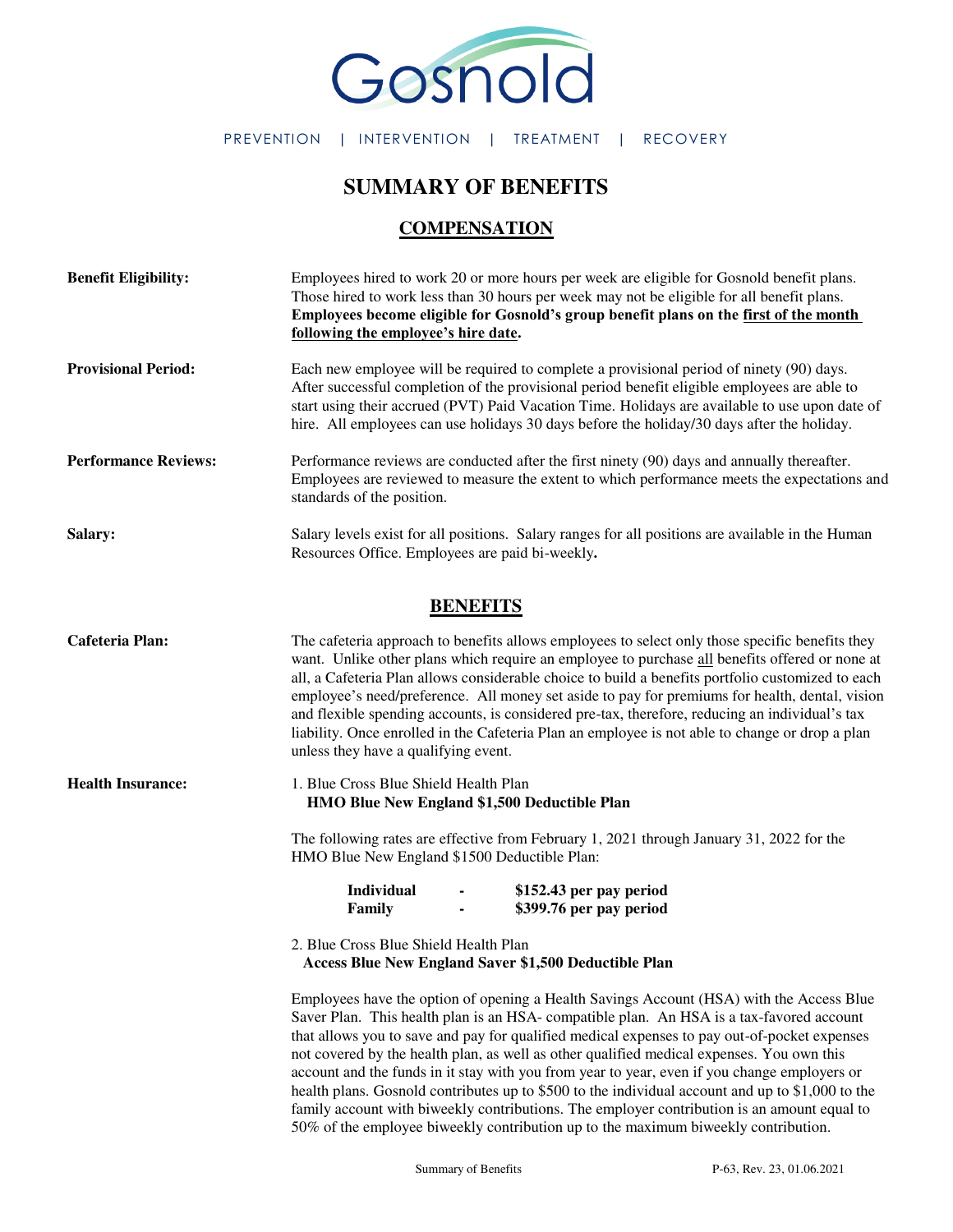|                                           | The following rates are effective from February 1, 2021 through January 31, 2022 for the<br>Access Blue New England Saver Plan:                                                                                                                                                                                                                                                                                                                                                                                                  |                          |                                                                                                                                                                                                                                                                               |  |  |
|-------------------------------------------|----------------------------------------------------------------------------------------------------------------------------------------------------------------------------------------------------------------------------------------------------------------------------------------------------------------------------------------------------------------------------------------------------------------------------------------------------------------------------------------------------------------------------------|--------------------------|-------------------------------------------------------------------------------------------------------------------------------------------------------------------------------------------------------------------------------------------------------------------------------|--|--|
|                                           | <b>Individual</b><br>Family                                                                                                                                                                                                                                                                                                                                                                                                                                                                                                      | $\blacksquare$           | \$60.12 per pay period<br>\$241.73 per pay period                                                                                                                                                                                                                             |  |  |
|                                           | 3. Blue Cross Blue Shield Health Plan                                                                                                                                                                                                                                                                                                                                                                                                                                                                                            |                          | Preferred Blue PPO HSA Saver \$1,500 Deductible Plan                                                                                                                                                                                                                          |  |  |
|                                           |                                                                                                                                                                                                                                                                                                                                                                                                                                                                                                                                  |                          | The Preferred Blue PPO HSA Saver Plan is Health Savings Account (HSA) compatible and<br>allows for in-network and out-of-network coverage. The employer does not contribute to the<br>Health Savings Account for employees enrolled in the Preferred Blue PPO HSA Saver Plan. |  |  |
|                                           | The following rates are effective from February 1, 2021 through January 31, 2022 for the<br>Preferred Blue PPO HSA Saver Plan:                                                                                                                                                                                                                                                                                                                                                                                                   |                          |                                                                                                                                                                                                                                                                               |  |  |
|                                           | <b>Individual</b><br>Family                                                                                                                                                                                                                                                                                                                                                                                                                                                                                                      | $\sim$<br>$\blacksquare$ | \$148.13 per pay period<br>\$388.48 per pay period                                                                                                                                                                                                                            |  |  |
|                                           |                                                                                                                                                                                                                                                                                                                                                                                                                                                                                                                                  |                          | Employees must be hired to work thirty (30) hours or more per week to be eligible for health benefits.                                                                                                                                                                        |  |  |
| <b>Dental Insurance:</b>                  | Blue Cross Blue Shield Voluntary Dental Plan                                                                                                                                                                                                                                                                                                                                                                                                                                                                                     |                          |                                                                                                                                                                                                                                                                               |  |  |
|                                           | Employees hired to work twenty (20) hours or more per week are eligible to participate. The<br>dental plan is a voluntary plan and the employee pays 100% of the cost. The following rates<br>are pre-tax biweekly deductions and are effective February 1, 2021 - January 31, 2022:<br>Low Option Plan: Employee: \$14.79, Employee + Spouse: \$28.32<br>Employee + Child (ren): \$33.40, Family: \$48.19<br>High Option Plan: Employee: \$21.14, Employee + Spouse: \$40.46<br>Employee+ Child (ren): \$47.71, Family: \$68.84 |                          |                                                                                                                                                                                                                                                                               |  |  |
| <b>Vision Care:</b>                       | VSP Choice Plan                                                                                                                                                                                                                                                                                                                                                                                                                                                                                                                  |                          |                                                                                                                                                                                                                                                                               |  |  |
|                                           | Employees hired to work twenty (20) hours or more per week are eligible to participate. The<br>vision plan is a voluntary plan and the employee pays 100% of the cost. The following rates<br>are pre-tax biweekly deductions and are effective February 1, 2021 - January 31, 2022:                                                                                                                                                                                                                                             |                          |                                                                                                                                                                                                                                                                               |  |  |
|                                           | <b>Individual</b><br>Family                                                                                                                                                                                                                                                                                                                                                                                                                                                                                                      |                          | \$2.79 per pay period<br>\$5.99 per pay period                                                                                                                                                                                                                                |  |  |
| 403(B) Retirement<br><b>Savings Plan:</b> | An employee can begin to contribute to the plan from date of hire. Excluded from participating<br>are temporary employees and independent contractors. After the completion of one year of service<br>and a credit of 1,000 hours of service, Gosnold will contribute to the Employee Plan Account as a<br>Employer Matching Contribution an amount equal to 50% of the first 4% of the employee's<br>contribution. Per Diem employees are not eligible for the match.                                                           |                          |                                                                                                                                                                                                                                                                               |  |  |
| <b>Short-Term Disability:</b>             | Employees hired to work thirty (30) hours or more per week are enrolled in the short-term disability<br>plan. The short-term disability coverage is 60% of your gross weekly salary (maximum<br>of \$750 per week) for up to 25 weeks. Gosnold pays one hundred percent (100%) of the cost of the<br>insurance.                                                                                                                                                                                                                  |                          |                                                                                                                                                                                                                                                                               |  |  |
| <b>Basic Life Insurance / AD&amp;D:</b>   | Employees hired to work thirty (30) hours or more per week are eligible to purchase life<br>insurance/accidental death and dismemberment coverage. The life insurance/accidental death and<br>dismemberment benefit is one times your annual salary (maximum of \$50,000). Gosnold pays fifty<br>percent $(50\%)$ of the cost of insurance. It is important to sign up for this benefit when you are<br>eligible or you will need to complete an evidence of insurability and could be denied coverage.                          |                          |                                                                                                                                                                                                                                                                               |  |  |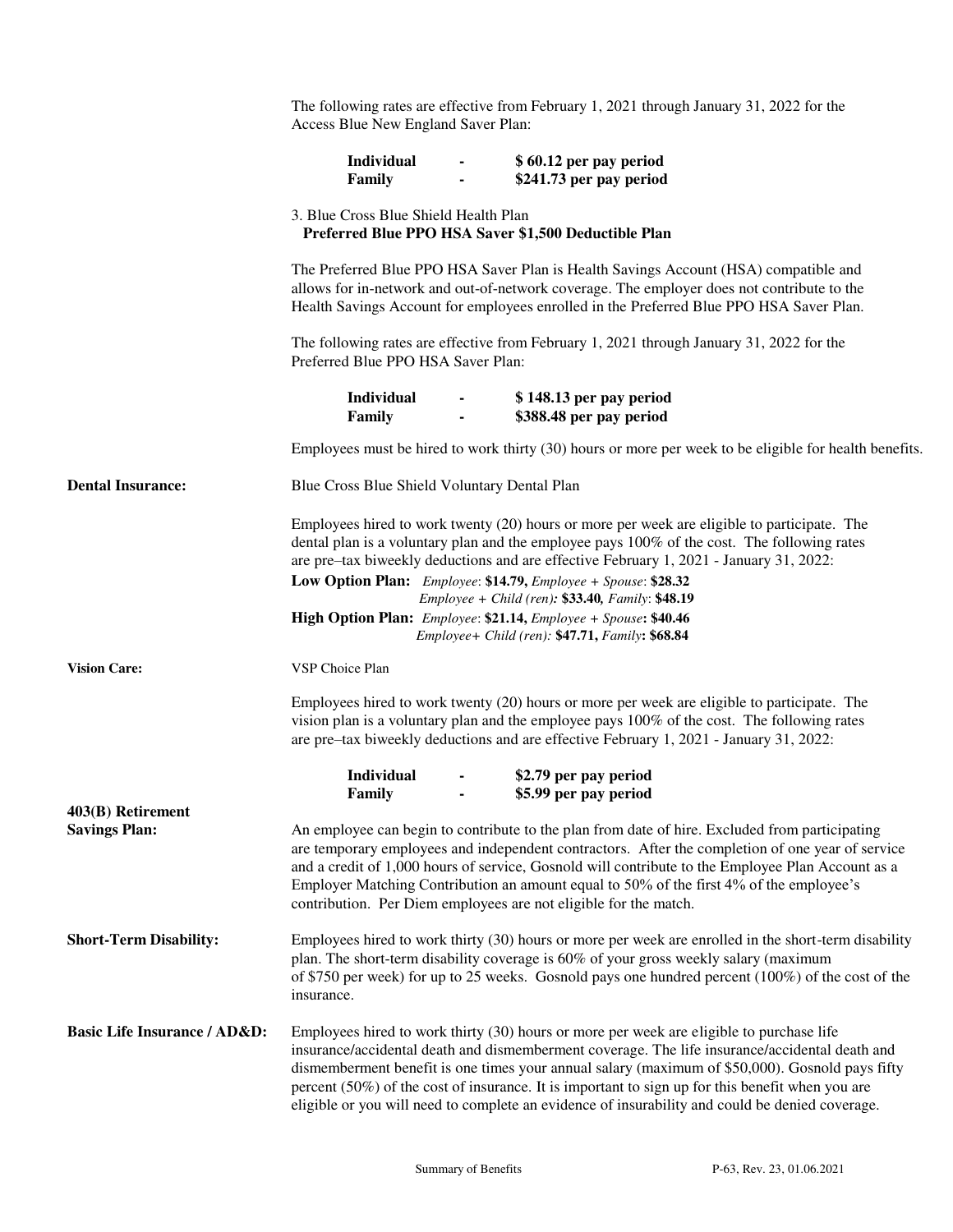| <b>Voluntary Life Insurance:</b>            | Employees hired to work thirty (30) hours or more per week are eligible to purchase voluntary<br>Supplemental Term Life Insurance. Life insurance coverage is available for yourself, your spouse<br>and your dependent children at a group rate.                                                                                                                                                                                                                                                                                                                                                                                                                                                                         |  |  |  |  |  |
|---------------------------------------------|---------------------------------------------------------------------------------------------------------------------------------------------------------------------------------------------------------------------------------------------------------------------------------------------------------------------------------------------------------------------------------------------------------------------------------------------------------------------------------------------------------------------------------------------------------------------------------------------------------------------------------------------------------------------------------------------------------------------------|--|--|--|--|--|
| <b>Tuition Assistant Plan:</b>              | All full-time (40 hours) and part time employees who work not less than 30 hours/week<br>are eligible for assistance after successful completion of their 90-day provisional period. The<br>Tuition Assistance Plan covers tuition and mandatory fees (including lab fees) for courses taken<br>in a field of study related to clinical or administrative aspects of healthcare. Assistance will be<br>provided for courses designed to lead to a college degree (Associates, Bachelors, Masters, or<br>Doctorate). Additionally, the plan will cover costs associated with approved professional<br>development initiatives. The maximum yearly benefit is: \$2,000.00. The Plan is based on an<br>Academic school year. |  |  |  |  |  |
| <b>Flexible Spending Accounts:</b>          | Employees hired to work twenty (20) or more hours per week may elect to set aside between<br>\$300 and \$2,750 per plan year in an Unreimbursed Medical Expense Account and up to \$5,000<br>per plan year for the Dependent Care Assistance Plan to cover medical expenses not covered<br>by health insurance, such as deductibles, and/or dependent care.                                                                                                                                                                                                                                                                                                                                                               |  |  |  |  |  |
| <b>Direct Deposit:</b>                      | Available to all employees.                                                                                                                                                                                                                                                                                                                                                                                                                                                                                                                                                                                                                                                                                               |  |  |  |  |  |
| <b>Personal Insurance:</b>                  | Available through Rogers & Gray Insurance Co. A payroll deduction for personal home,<br>automobile and umbrella policies.                                                                                                                                                                                                                                                                                                                                                                                                                                                                                                                                                                                                 |  |  |  |  |  |
| <b>Critical Illness &amp; Accident Ins:</b> | A voluntary benefit available through Mutual of Omaha available to employees hired to work<br>thirty (30) or more hour per week.                                                                                                                                                                                                                                                                                                                                                                                                                                                                                                                                                                                          |  |  |  |  |  |
| <b>Employee Assistance Program:</b>         | Available to all employees at no cost. Gosnold has contracted with Work Med, an independent<br>Employee Assistance Program service. Any type of personal problem affecting you or your<br>family can be addressed, such as substance abuse, marital difficulties, grief, financial, legal,<br>etc. All consultations are strictly confidential; no identifying reports are made to Gosnold<br>management.                                                                                                                                                                                                                                                                                                                 |  |  |  |  |  |
| <b>Paid Vacation Time:</b>                  | Available to eligible employees for rest, relaxation and personal pursuits. Accrual is based on<br>the number of hours hired to work. Accrual begins on date of hire, and employees are eligible<br>to use paid vacation time upon completion of the 90-day provisional period. Based on forty<br>(40) hours per week:                                                                                                                                                                                                                                                                                                                                                                                                    |  |  |  |  |  |
|                                             | $1st$ , $2nd$ & $3rd$ years<br>15 days<br>and the state of the state of<br>$4th$ , $5th$ & $6th$ years<br>20 days<br>25 days<br>7+ years                                                                                                                                                                                                                                                                                                                                                                                                                                                                                                                                                                                  |  |  |  |  |  |
|                                             | The paid vacation time accrual for part-time employees is pro-rated. Employees hired to work<br>less than twenty (20) hours a week are not eligible for paid vacation time.                                                                                                                                                                                                                                                                                                                                                                                                                                                                                                                                               |  |  |  |  |  |
|                                             | All employees (in a benefit eligible position) may carry over a maximum of 80 hours of paid<br>vacation time into the next fiscal year. Any unused time remaining over the maximum amount<br>will be forfeited. The end of Gosnold's payroll fiscal year is determined by our pay dates and<br>may vary year-to-year. The fiscal year will end the last day of the pay period of the last pay<br>date in June. Beginning in 2018 employees may only take a maximum of 10 paid vacation<br>days between Memorial Day and Labor Day.                                                                                                                                                                                        |  |  |  |  |  |
| <b>Paid Sick Leave:</b>                     | Available to all employees for periods of absence due to illness, injury or for sickness<br>prevention measures. Accrual begins on date of hire and employees may begin to use earned<br>sick time on the 90 <sup>th</sup> day of hire. All employees will accrue a minimum of one hour of sick time<br>for every 30 hours worked up to a maximum of 40 hours (5 days) per year. Employees may<br>carry over up to 40 hours of unused sick time into the next fiscal year.                                                                                                                                                                                                                                                |  |  |  |  |  |